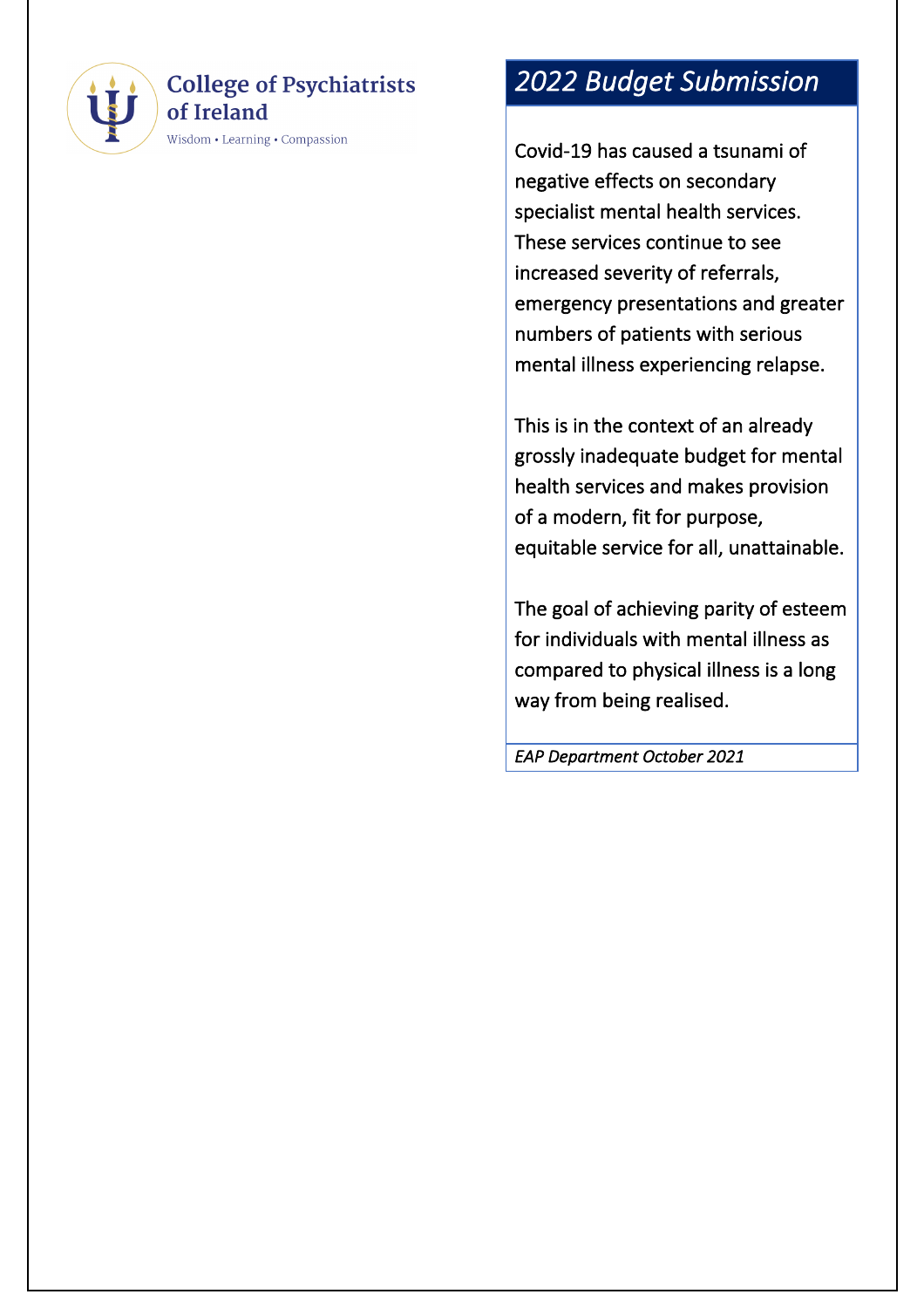*The College of Psychiatrists of Ireland is the professional and training body for psychiatrists in the Republic of Ireland. The Mission of the College is to promote excellence in the practice of psychiatry and advocate for supports and services for those with mental illness.*

If the mental health and wellbeing of the nation is truly to be a priority going forward, particularly in the wake of Covid-19, the College of Psychiatrists of Ireland proposes the following key actions:

- Address issues around recruitment and retention of psychiatrists, with an urgent overhaul of the national recruitment process and the provision of a fully-funded training programme.
- Budget 2022 must urgently provide ring-fenced funding (over €2billion) and full resourcing of mental health services, including the National Clinical Programmes in Mental Health.
- Additional Mental Health funding is also required in order to address the specific impact of Covid-19 on services.
- Urgent funding and implementation of a mental health ICT system is further needed.
- The government must re-establish the role of Mental Health Director/Lead and Mental Health Division as a matter of urgency.

No one could have predicted the arrival of the global Covid-19 pandemic, yet what we do know for certain is that pandemics greatly exacerbate inequalities. Nowhere has this been more evident than in the experiences of the most vulnerable in our population – those who require mental health services.

It is now over thirteen years since the publication of the National Mental Health Policy, *A Vision for Change*, and still, financial and philosophical commitments to the development of a world class mental health service continue to lag far behind those envisioned in that document. This has resulted in some of the most vulnerable people in Irish society - those people of all ages who suffer with severe mental health disorders - continuing to lack the supports they need in order to realise their potential and live socially and economically good quality lives. The College continues to advocate for budgetary commitments to rectify deficits in service provision, to the benefit of those most in need. In order to now realise the aims of '*Sharing the Vision: A Mental Health Policy for Everyone*' along with those originally laid out in '*A Vision for Change'*, there must be a genuine, measurable commitment to the allocation of funding, accompanied by well-defined timelines, transparency and accountability in relation to the implementation of that funding.

## 1. Address issues around recruitment and retention of psychiatrists, with an urgent overhaul of the national recruitment process and the provision of a fully-funded training programme

Without immediate consideration of recruitment and retention issues, the provision of any additional funding for mental health will do little to bring about necessary improvements in service provision and delivery. It is therefore essential that we acknowledge the ongoing mass exodus of psychiatrists and other essential allied health professionals from our mental health services and in doing so, begin a process to reattract and retain quality clinical staff from all necessary disciplines, at community and hospital care level.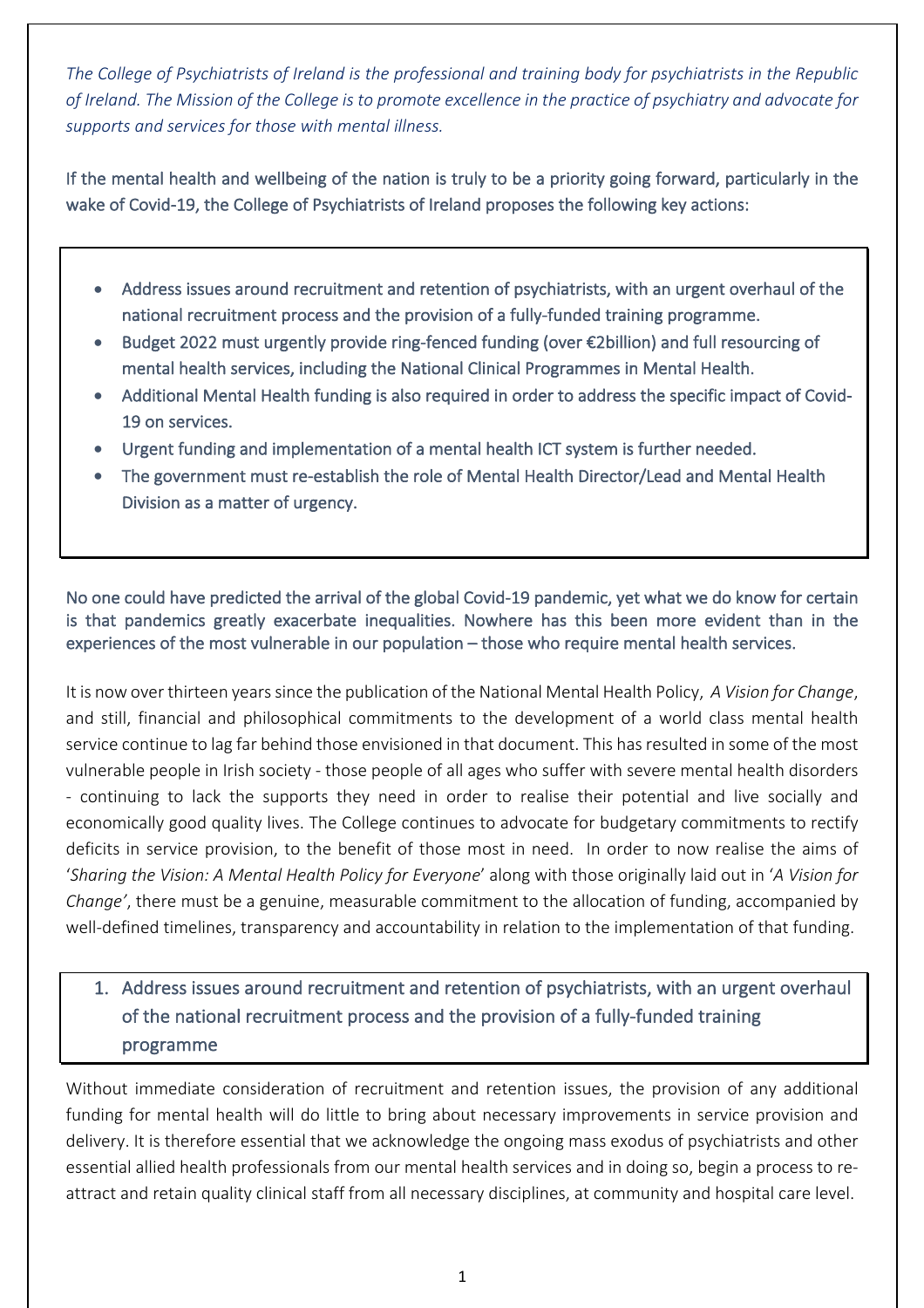The College holds sole responsibility for the training of doctors to become specialists in psychiatry. This is achieved through teaching, clinical examinations and final certification. The College provides these mandatory, basic components of training under agreement with the Irish Medical Council, which has the statutory powers to regulate doctors, and is funded for this training by the HSE National Doctors Training and Planning unit, which has the statutory power to determine how much funding is allocated to training. However, the funding allocated for these both mandatory and basic components of training remains woefully inadequate, at 40% below what it should be. This needs to change. The ramifications of this deficit in funding for the training of our specialist psychiatrists are also likely to become even more evident, given the projected increase in consultant numbers required to maintain our mental health services into the future. The College welcomes the call by Government for more psychiatrists, but this call needs to be supported by adequate and appropriate funding for specialist training.

### 2. Budget 2022 must urgently provide ring-fenced funding (over €2billion) and full resourcing of mental health services, including the National Clinical Programmes in Mental Health.

For many years now, the College has consistently advocated for mental health services to be funded with 12% of the overall Health Budget, as recommended by several documents and in line with similar jurisdictions internationally. The actual percentage allocation has remained scandalously low at 5-6% percent, for over ten years. Previously, the College suggested an incremental approach over 5 years, to increase the mental health budget from 5-6% to 12% of the Health Budget. We are now beyond that suggested 5 year time period. To make matters more stark, the consequences of Covid-19 in Ireland have now added huge additional pressure to services, with the results of recent survey of specialist members showing that the well-being of mental health professionals and outcomes for the patients they work with have been severely affected.

In 2021, the circa 1 billion Euro currently provided needs to be doubled to over 2 billion Euro (to reach 12%). This will go some way to affording mental health parity of esteem with physical health in our society and services. Without this investment, urgent implementation of mental health policy and provision of appropriate supports and interventions for those who need them, when and where they need them, will not be not feasible.

In order to further ensure equity of access to care that is both patient centred and evidence-based, priority funding must be given to the established National Clinical Programmes (NCPs) in Mental Health. These programmes include those for Early Intervention in Psychosis, Eating Disorders and Deliberate Self-Harm, all of which have been developed in close partnership with the College. These NCPs underpin the delivery of models of care which been expertly developed to ensure early intervention, evidence-based care and faster personal recovery for individuals. It is essential that these programmes receive ring-fenced, multiyear funding and that they move beyond the pilot stage to see proposed hubs rolled out nationally. There are currently just five Early Intervention in Psychosis Teams in Ireland and three teams for Eating Disorders, all of which are at various levels of development and resourcing. The Covid-19 pandemic has increased pressure on these services even further, and we continue to receive reports of increasing numbers of individuals with psychosis and eating disorders presenting at a later stage, more acutely unwell, and more frequently requiring hospital admission.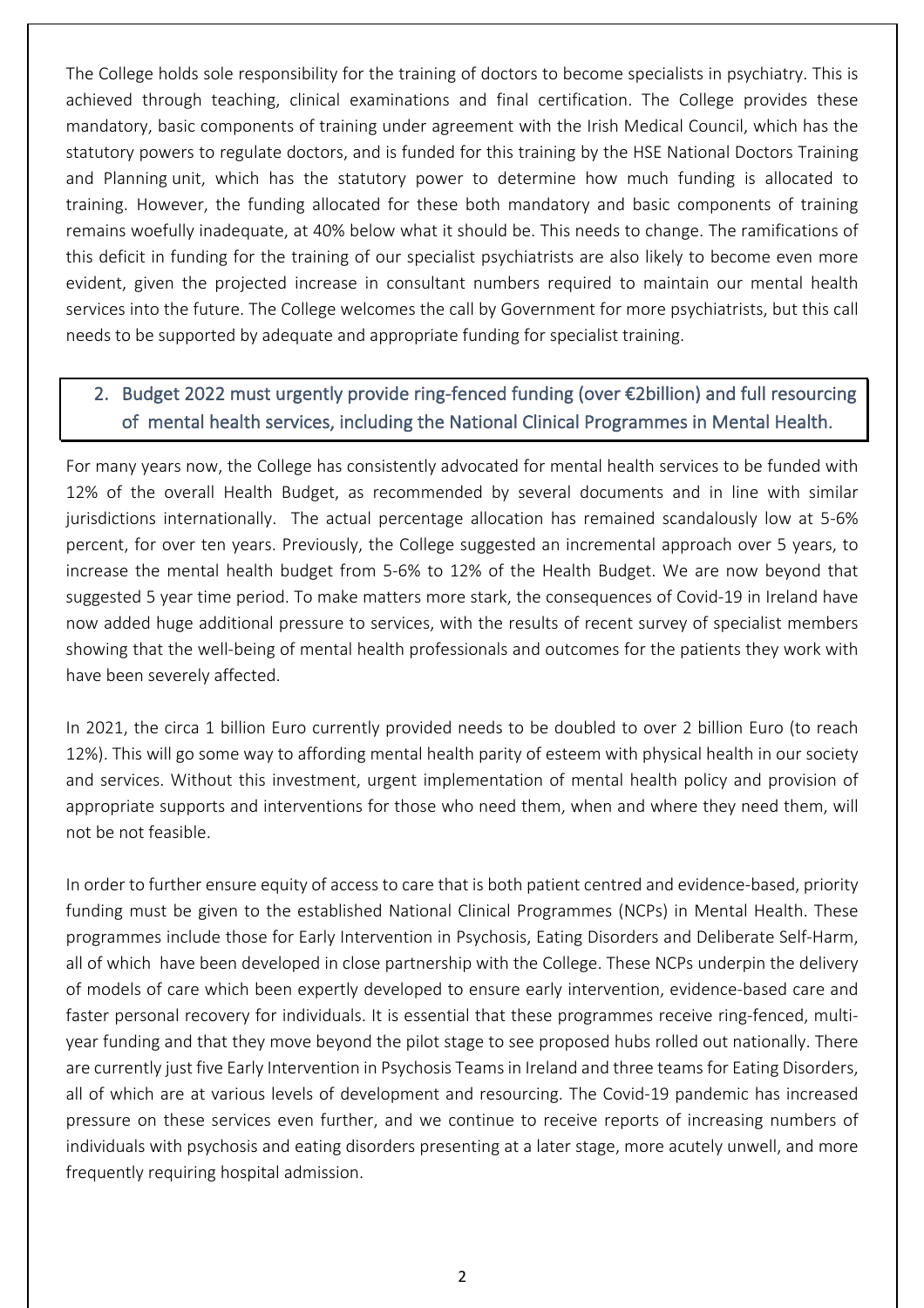#### 3. Additional funding to address the specific impact of Covid-19 on mental health and services

The impact of Covid-19 continues to have demonstrably negative effects on mental health across the wider community. The College has surveyed our specialist psychiatrist members at a number of points in time during the pandemic as to the effects of Covid-19 on the delivery of secondary mental health services, as well as on their personal wellbeing. The overall conclusions drawn show that along with surging numbers of crisis presentations, referrals of suicidal ideation, self-harm, depression and anxiety, and episodes of relapse, psychiatrists are also reporting increasingly unrealistic workloads, burnout and inequitable provision of I.T. resources. What is even more worrying and impactful for the future delivery of services, is the severity of presentations reported by a large majority of our members. Those with presentations of eating disorders, suicidal ideation, self-harm and other acute metal disorders are presenting with heightened severity, in greater crisis and requiring more frequent admission to inpatient care along with longer bed stays.

The pandemic has heaped this enormous strain onto a mental health service that was fragile and underresourced to begin with, and has thus greatly amplified fiscal need. Problems that have been bubbling under the surface for some time have now been exacerbated to crisis point and we cannot overstate how serious the situation has become. A third iteration of the survey was circulated in July 2021 and although results have not yet been published, we can assume the figures have worsened in recent months.

Aside from the obvious human level of suffering that needs to be addressed, this strain has added a further layer of economic burden and loss of productivity to Irish society. We need to see increased funding and resources for mental health services before it is too late for thousands of people under severe and, in many cases, life-threatening levels of pressure. We must act now; the stakes are too high and the cost to people's lives too great.

#### 4. Urgent funding and implementation of a mental health ICT system

A mental health service ICT (information and communication technology) system with adequate access to Wi-Fi, devices and facilities in services nationwide, is essential in order to plan and deliver efficient, safe and supportive services. This is even more crucial in the wake of the HSE cyber-attack and as we continue to work under certain Covid safety guidelines. Sufficient budgetary and development planning, in phases if necessary, is required to facilitate the following: communication between mental health professionals (both Psychiatry and Primary Care); communication between the system and patients/service users; development of adjunct tools, where appropriate, to enable flexible, alternative supports and services using digital technologies; and audit and review processes that ensure efficient use of resources. It is scandalous and bewildering that in 2021, in a country praised for its technologically advanced skill-sets and industries, our health service still uses paper files. In Mental Health Services this further creates risky and dangerous situations.